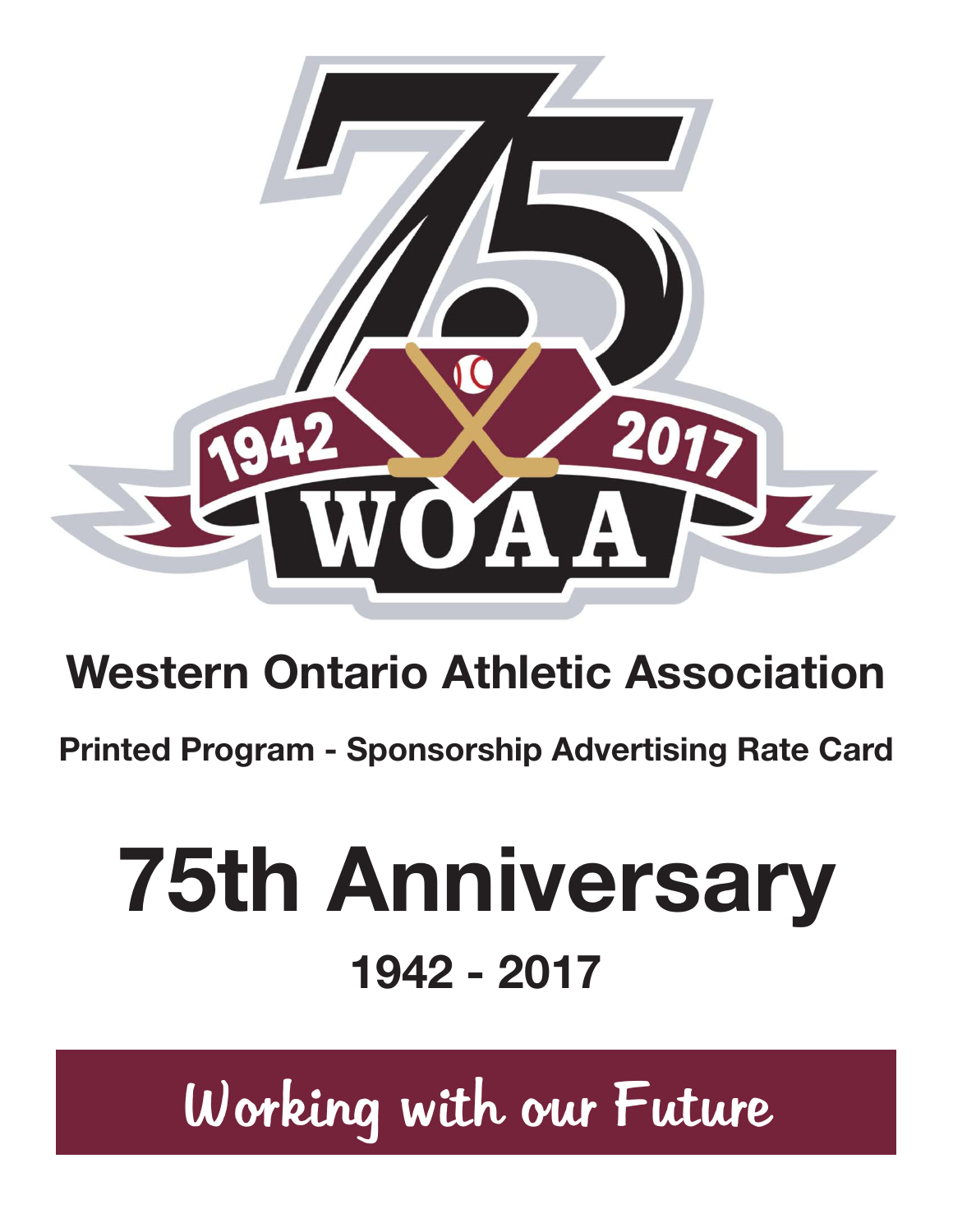## **WESTERN ONTARIO ATHLETIC ASSOCIATION**





### **ANNIVERSARY PRINTED PROGRAM SPONSOR / ADVERTISING RATE CARD**

In July 2017, the Western Ontario Athletic Association, in tandem with Canada's 150th Anniversary, will celebrate its 75th Diamond Anniversary.

A commemorative Historical Program/Booklet will be published recalling the history of the WOAA, featuring an abundance of stories, photos and statistical aspects spanning the years 1942-2017.

Additional special features planned include:

- **• Alumni Excellence chronicling many of the successful and illustrious sports figures who had their roots in the WOAA,**
- **• WOAA Community Sports Legends recognizing individuals who assisted in promoting, organizing and maintaining hockey, softball and baseball programs in WOAA communities.**

The booklet/program will be a cherished souvenir item from the Anniversary celebration and will be posted on the WOAA website for many years of continued reference. Please consider participating with a sponsorship and in support of the WOAA 75th Anniversary.

#### **Sponsors will be recognized with various advertising opportunities:**

|                                                                                                                                                                            | \$500        |
|----------------------------------------------------------------------------------------------------------------------------------------------------------------------------|--------------|
|                                                                                                                                                                            | \$300        |
|                                                                                                                                                                            |              |
|                                                                                                                                                                            |              |
|                                                                                                                                                                            |              |
| • Advertorial "by-line" – sponsor a photo and/or story relating to a community sporting<br>achievement in your home town community and receive a "by-line" acknowledgement |              |
| Half page story/photo manufactured and all page story/photo<br>Full page story/photo manufactured and page story/photo                                                     | \$75<br>5125 |
|                                                                                                                                                                            |              |

#### For information, please contact:

| <b>GARY GRAVETT, Anniversary Co-Chair</b>        |    | <b>LINDA ESPENSEN, WOAA</b>                           |  |
|--------------------------------------------------|----|-------------------------------------------------------|--|
| T 519-524-8047<br>E-mail golf@sunsetgolfclub.com | or | 49 Alfred Street West                                 |  |
|                                                  |    | Wingham ON N0G 2W0<br>T 519-357-3512 - F 519-357-4341 |  |
|                                                  |    | Website www.woaa.on.ca                                |  |
|                                                  |    | E-mail woaa@hurontel.on.ca                            |  |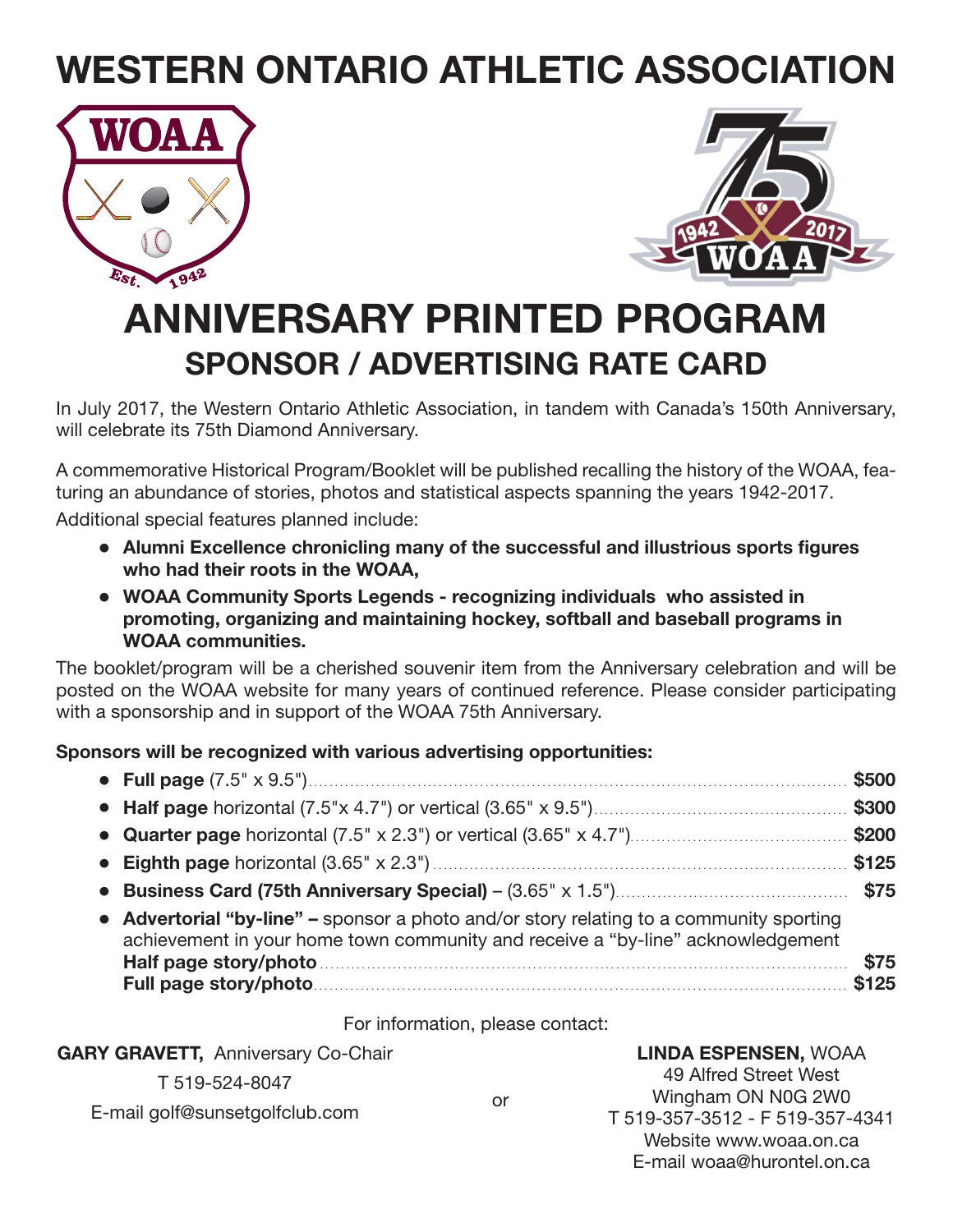## **WESTERN ONTARIO ATHLETIC ASSOCIATION**





E-mail woaa@hurontel.on.ca

### **ANNIVERSARY PRINTED PROGRAM SPONSOR / ADVERTISING AGREEMENT**

|                            | The undersigned agrees to provide payment, for the specified ad / sponsor recognition - |       |
|----------------------------|-----------------------------------------------------------------------------------------|-------|
|                            |                                                                                         |       |
|                            |                                                                                         |       |
|                            |                                                                                         |       |
|                            |                                                                                         |       |
|                            |                                                                                         |       |
|                            |                                                                                         | \$75  |
|                            | <b>Advertorial "by-line"</b> – please include photo and/or story with this order form – |       |
| $\mathcal{L}^{\text{max}}$ |                                                                                         | \$75  |
|                            |                                                                                         | \$125 |

#### *Please include ad copy with this form or by e-mail*

Please provide payment, payable to "Western Ontario Athletic Association" to:

| <b>GARY GRAVETT, Anniversary Co-Chair</b> |    | <b>LINDA ESPENSEN, WOAA</b>                           |
|-------------------------------------------|----|-------------------------------------------------------|
| T 519-524-8047                            |    | 49 Alfred Street West                                 |
| E-mail golf@sunsetgolfclub.com            | or | Wingham ON N0G 2W0<br>T 519-357-3512 - F 519-357-4341 |
|                                           |    | Website www.woaa.on.ca                                |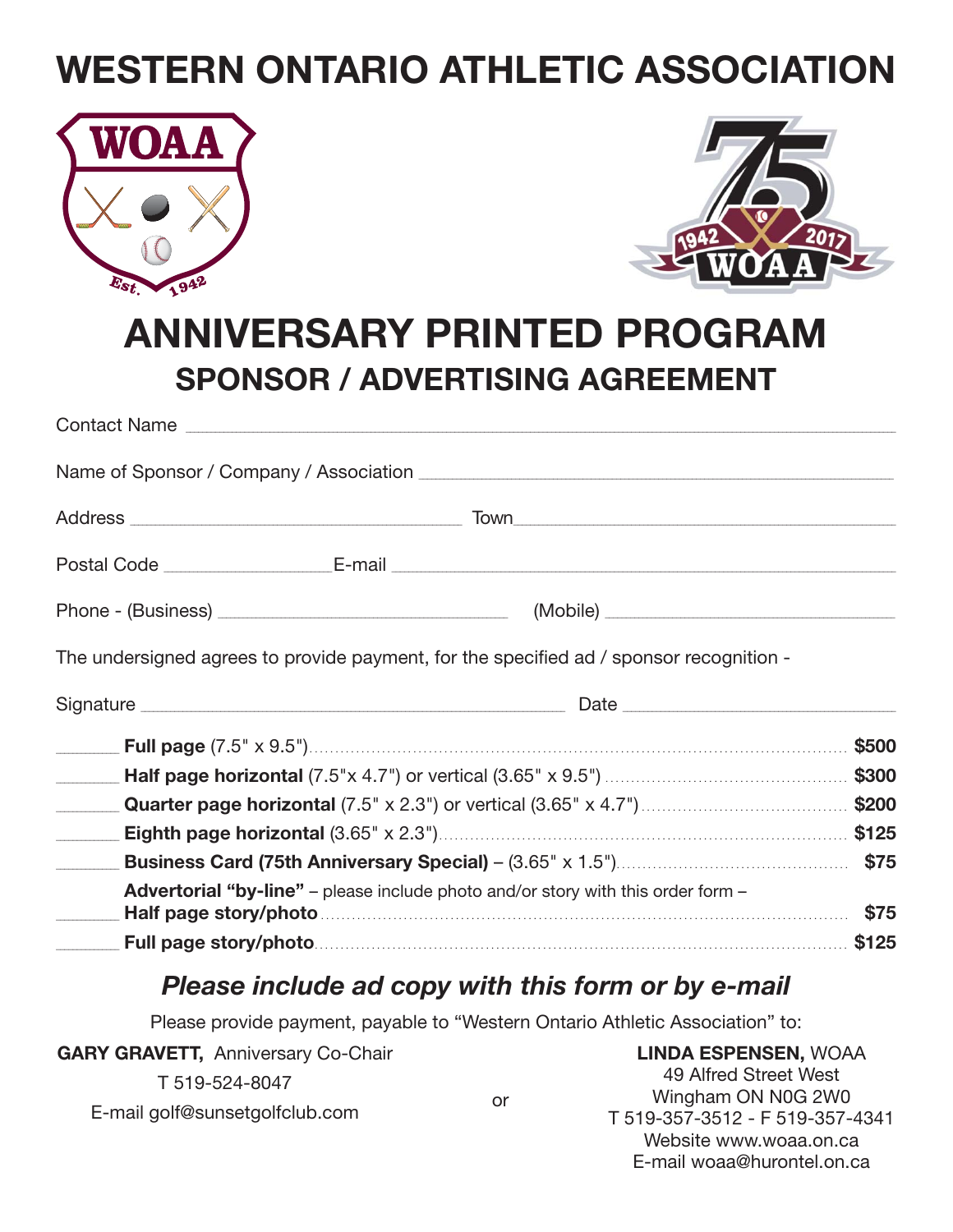# **1 Full Page Ad**

**7.5 x 9.5 in**

**\$500**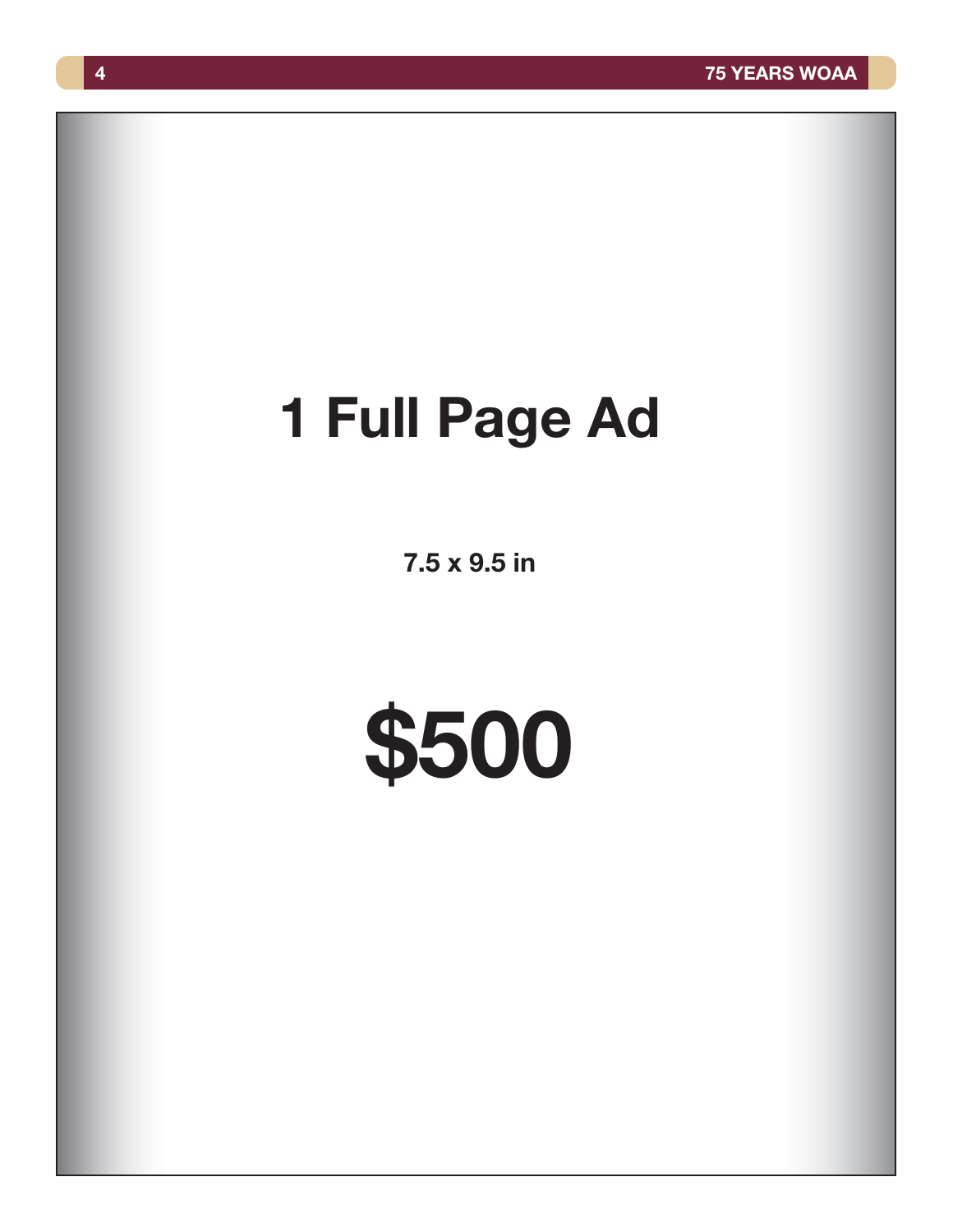

**\$125**

# **1/4 Page Ad (horizontal)**

**7.5 x 2.3 in \$200**

## **1/2 Page Ad (horizontal)**

**7.5x4.7 in**

**\$300**